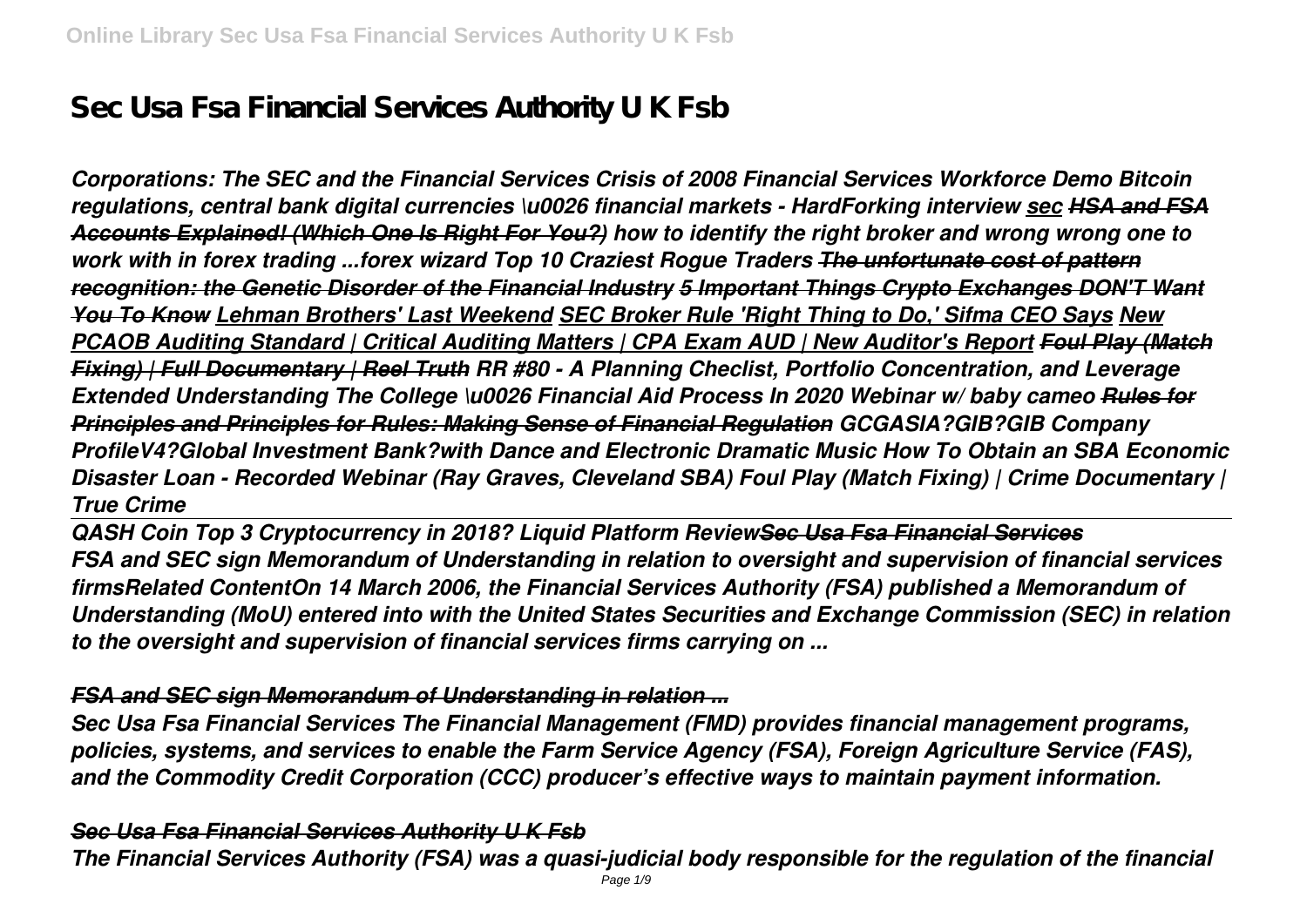*services industry in the United Kingdom between 2001 and 2013. It was founded as the Securities and Investments Board (SIB) in 1985.Its board was appointed by the Treasury, although it operated independently of government.It was structured as a company limited by guarantee and was ...*

### *Financial Services Authority - Wikipedia*

*What Does The Financial Services Agency Do? As a financial regulator, the FSA has authority over Japan's banks, insurance companies, trust companies and other obligated financial institutions . It protects and maintains the stability of Japan's financial system by overseeing the inspection and supervision of those institutions to ensure their compliance with Japanese and international law.*

### *What Is Japanese Financial Services Agency (FSA)?*

*I heard that the securities tax system has been improved significantly. What are the improvements? Q3 Did the strengthening of short selling restrictions in February 2002 and the market measures in March 2003 aim at raising stock prices? Q4 What is the system to protect investors if a securities company fails?*

### *Securities Companies : Financial Services Agency*

*The Japanese Financial Services Agency (FSA) warned the leading cryptocurrency exchange Binance of the need to obtain a license to continue working in the country. This is reported by Nikkei : According to the regulator, the Binance' operation in Japan without the respective FSA's licence violates the local law on payment services and thus endangers the interests of investors.*

### *Japanese Financial Services Agency (FSA) and Hong Kong ...*

*The Financial Services Authority (FSA) was the agency that regulated financial services in the United Kingdom between 2001 and 2013. Following the financial crisis of 2008, government officials...*

### *Financial Services Authority (FSA)*

*Finanssivalvonta, or the Financial Supervisory Authority (FIN-FSA), is the authority for supervision of Finland's financial and insurance sectors. The entities supervised by the authority include banks, insurance and pension companies as well as other companies operating in the insurance sector, investment firms, fund management*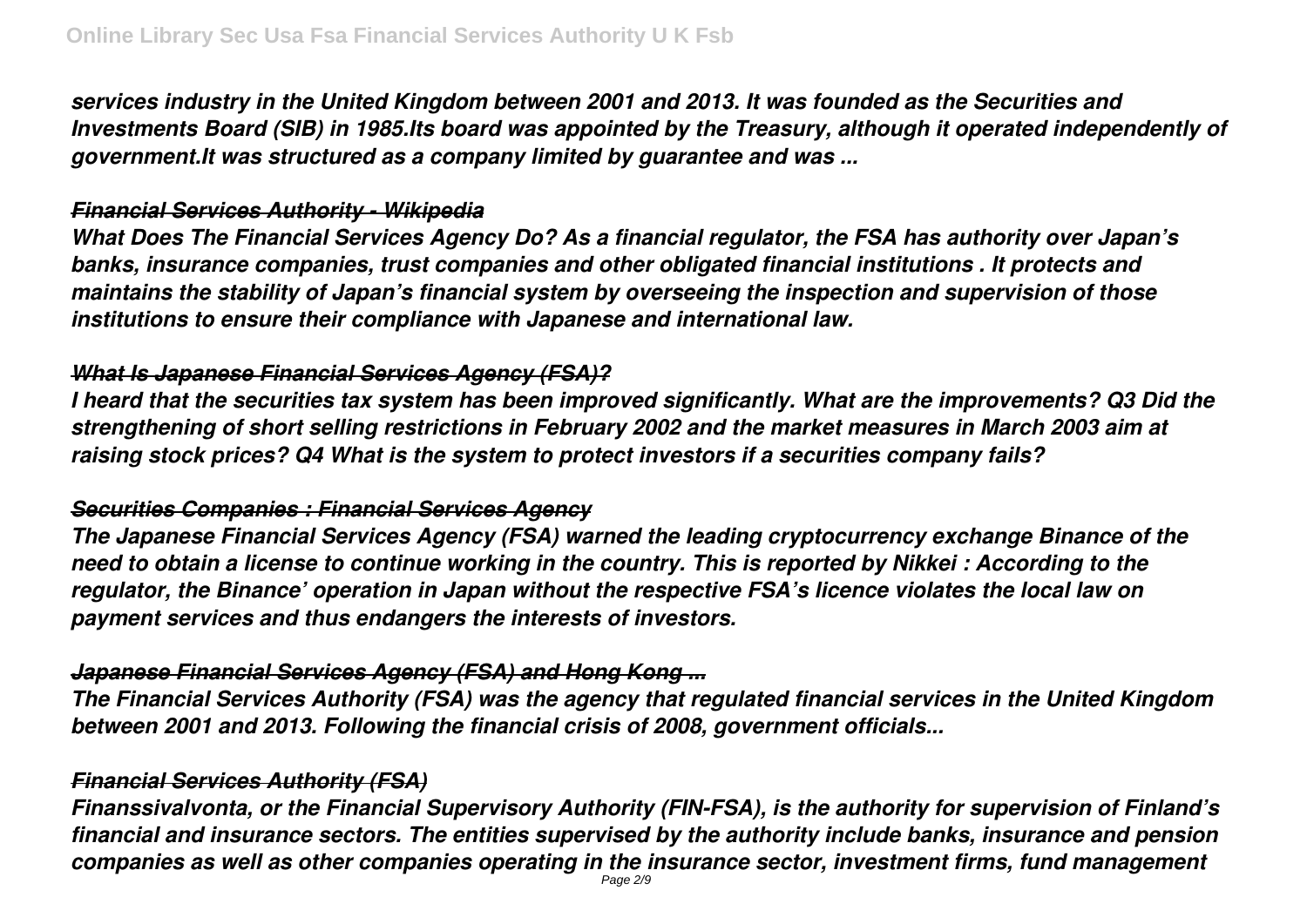### *companies and the Helsinki Stock Exchange.*

### *FIN-FSA - www.finanssivalvonta.fi*

*The regulatory jurisdiction for the Register comes under the Financial Services and Markets Act 2000 (FSMA), Payment Services Regulations 2009, Electronic Money Regulations 2011 and Money Laundering, Terrorist Financing and Transfer of Funds (Information on the Payer) Regulations 2017.*

### *Financial Services Register | FCA*

*The Financial Conduct Authority is the conduct regulator for 58,000 financial services firms and financial markets in the UK and the prudential regulator for over 24,000 of those firms.*

### *Financial Conduct Authority | FCA*

*The Financial Services Authority (FSA) was given four statutory objectives in 2000 when it was created by the Financial Services and Markets Act: to maintain public confidence in the financial markets; to promote public awareness of those markets; to protect the consumers of financial services; to reduce financial crime.*

### *The FSA and securities regulation: An introduction*

*Financial Services Agency, or FSA, is a Japanese government entity responsible for overseeing banking, insurance, and securities and exchange. The role of the Financial Services Agency is to ensure...*

### *Financial Services Agency (FSA) - Investopedia*

*This amended order introduced a scheme for foreign financial services providers, including asset management companies to be exempted from registration requirements by obtaining confirmation by the FSA, which enables them to conduct their business operations in Japan for a certain period of time when they have difficulty in continuing their financial instruments business in their home jurisdiction due to disaster or other reasons.*

### *Emergency Registration Exemption for Foreign Financial ...*

*Disclaimer In terms of the Company Service Providers Act, 2013, persons who are in possession of a warrant or equivalent to carry out the profession of advocate, notary public, legal procurator or certified public accountant* Page 3/9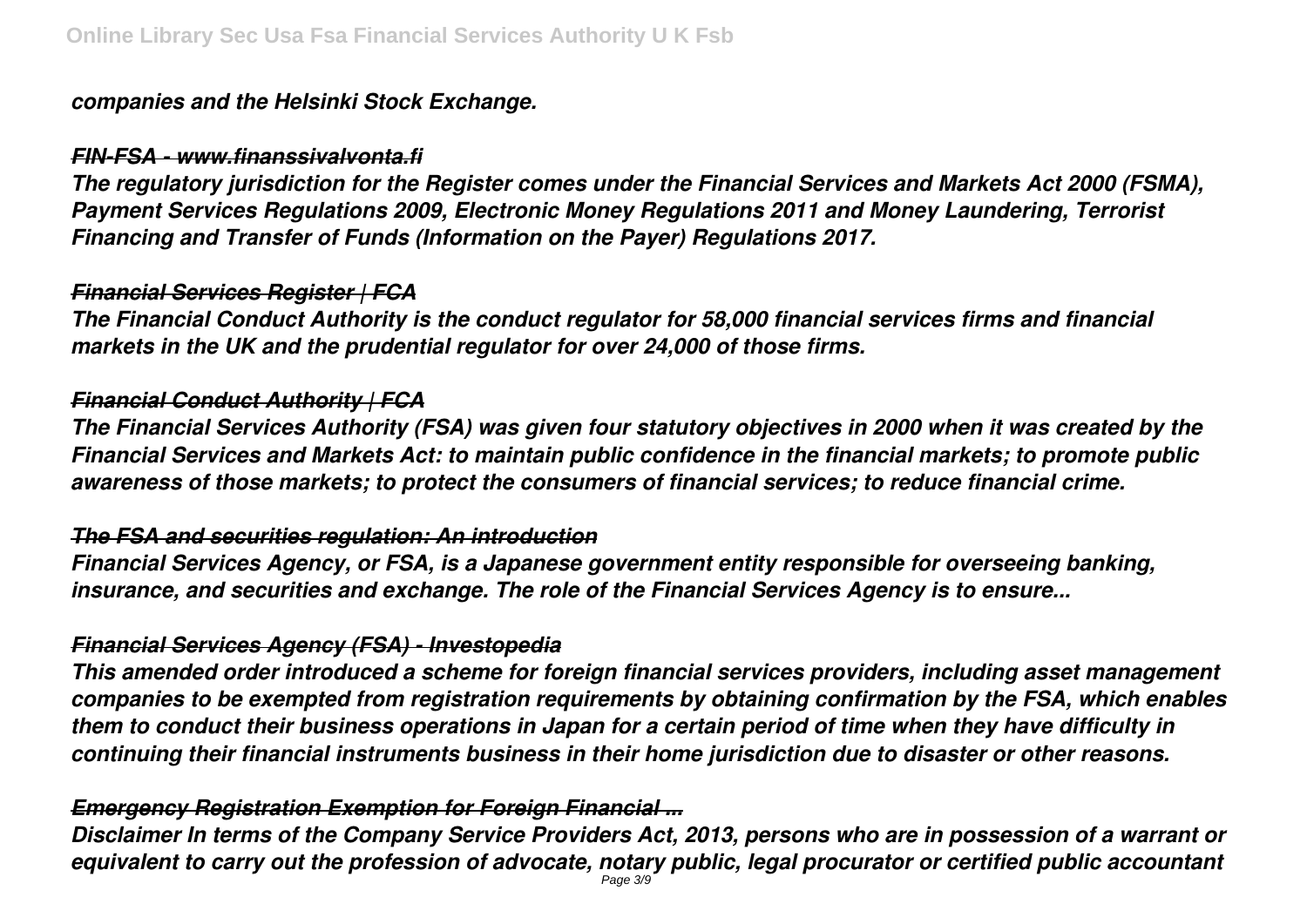*are not required to apply for registration to the MFSA in order to provide company services in or from Malta.*

#### *Financial Services Register - MFSA*

*The Financial Services Authority (the "FSA") is a member of the Committee of European Securities Regulators ("CESR"). The Financial Reporting Council (the "FRC") is the UK's independent regulator for corporate reporting and governance. CESR and the US Securities and Exchange Commission ("SEC") concluded on the 2nd August 2006 a Work Plan (the "Work Plan") (CESR ref.*

### *Protocol between the Financial Services Authority, UK, the ...*

*The DFSA's regulatory mandate includes asset management, banking and credit services, securities, collective investment funds, custody and trust services, commodities futures trading, Islamic finance, insurance, an international equities exchange, and an international commodities derivatives exchange.*

### *DFSA | THE INDEPENDENT REGULATOR OF FINANCIAL SERVICES*

*The FIN-FSA's activities are aimed at ensuring the stable operation of credit, insurance and pension institutions and other supervised entities whose stability is essential to the stability of the financial markets. Another objective is to safeguard the interests of the insured and maintain confidence in the financial markets.*

### *Start page - www.finanssivalvonta.fi*

*The Financial Services Authority (FSA) of the Seychelles and the Chartered Institute for Securities & Investment (CISI) have entered into a Memorandum of Understanding (MoU) committing to work together to enhance and promote professionalism and professional standards in the capital market sector of The Republic of Seychelles. The CISI's International Introduction to Securities & Investment qualification will become a core requirement for securities market practitioners as the FSA set an ...*

### *Seychelles FSA and CISI announce new commitment to raise ...*

*The Seychelles Financial Services Authority is the regulator for non-bank financial services in the Seychelles. Established under the Financial Services Authority Act, 2013, the Authority is responsible for the licensing, supervision and development of the non-bank financial services industry of the Seychelles.*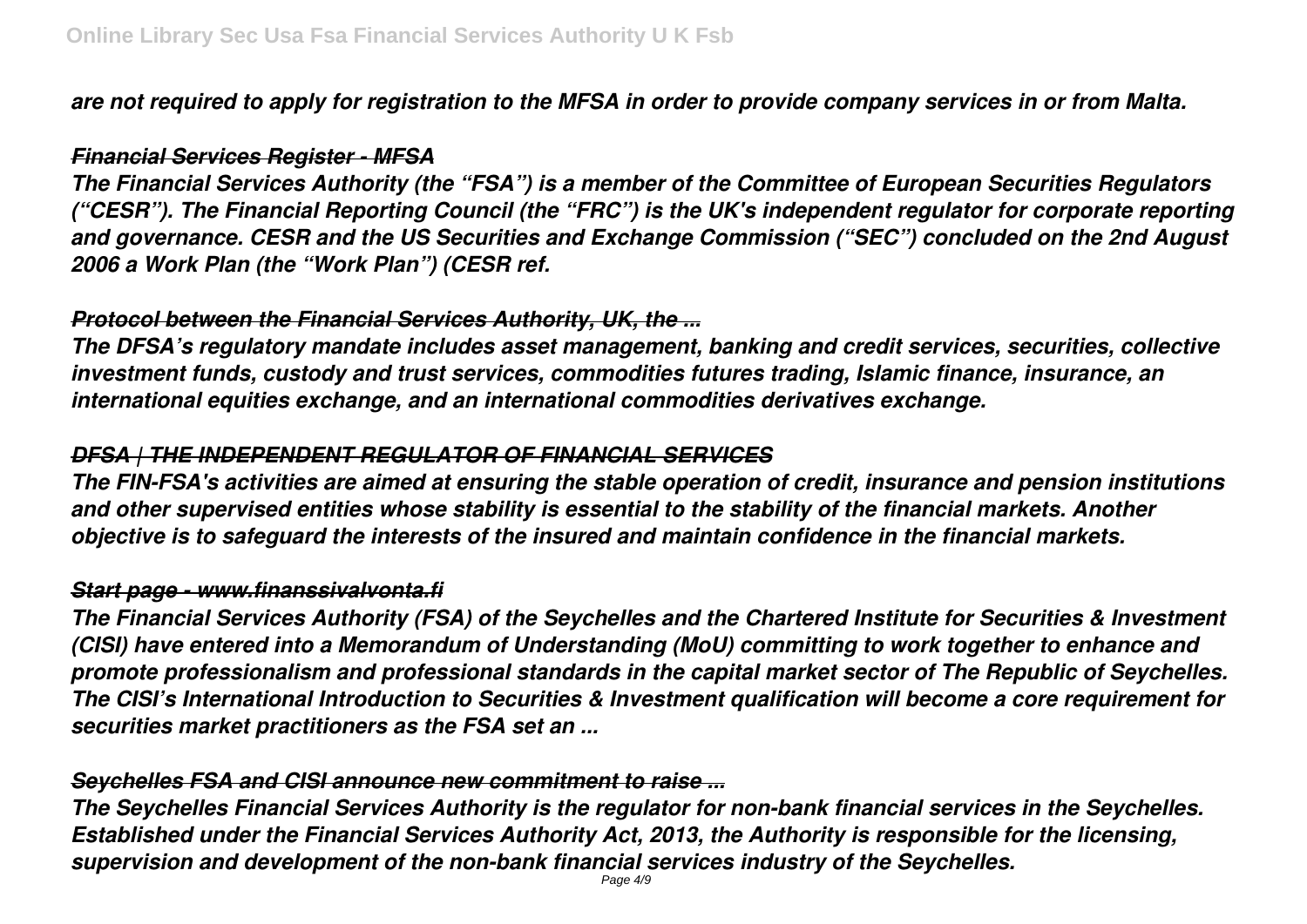*Corporations: The SEC and the Financial Services Crisis of 2008 Financial Services Workforce Demo Bitcoin regulations, central bank digital currencies \u0026 financial markets - HardForking interview sec HSA and FSA Accounts Explained! (Which One Is Right For You?) how to identify the right broker and wrong wrong one to work with in forex trading ...forex wizard Top 10 Craziest Rogue Traders The unfortunate cost of pattern recognition: the Genetic Disorder of the Financial Industry 5 Important Things Crypto Exchanges DON'T Want You To Know Lehman Brothers' Last Weekend SEC Broker Rule 'Right Thing to Do,' Sifma CEO Says New PCAOB Auditing Standard | Critical Auditing Matters | CPA Exam AUD | New Auditor's Report Foul Play (Match Fixing) | Full Documentary | Reel Truth RR #80 - A Planning Checlist, Portfolio Concentration, and Leverage Extended Understanding The College \u0026 Financial Aid Process In 2020 Webinar w/ baby cameo Rules for Principles and Principles for Rules: Making Sense of Financial Regulation GCGASIA?GIB?GIB Company ProfileV4?Global Investment Bank?with Dance and Electronic Dramatic Music How To Obtain an SBA Economic Disaster Loan - Recorded Webinar (Ray Graves, Cleveland SBA) Foul Play (Match Fixing) | Crime Documentary | True Crime*

*QASH Coin Top 3 Cryptocurrency in 2018? Liquid Platform ReviewSec Usa Fsa Financial Services FSA and SEC sign Memorandum of Understanding in relation to oversight and supervision of financial services firmsRelated ContentOn 14 March 2006, the Financial Services Authority (FSA) published a Memorandum of Understanding (MoU) entered into with the United States Securities and Exchange Commission (SEC) in relation to the oversight and supervision of financial services firms carrying on ...*

#### *FSA and SEC sign Memorandum of Understanding in relation ...*

*Sec Usa Fsa Financial Services The Financial Management (FMD) provides financial management programs, policies, systems, and services to enable the Farm Service Agency (FSA), Foreign Agriculture Service (FAS), and the Commodity Credit Corporation (CCC) producer's effective ways to maintain payment information.*

#### *Sec Usa Fsa Financial Services Authority U K Fsb*

*The Financial Services Authority (FSA) was a quasi-judicial body responsible for the regulation of the financial* Page 5/9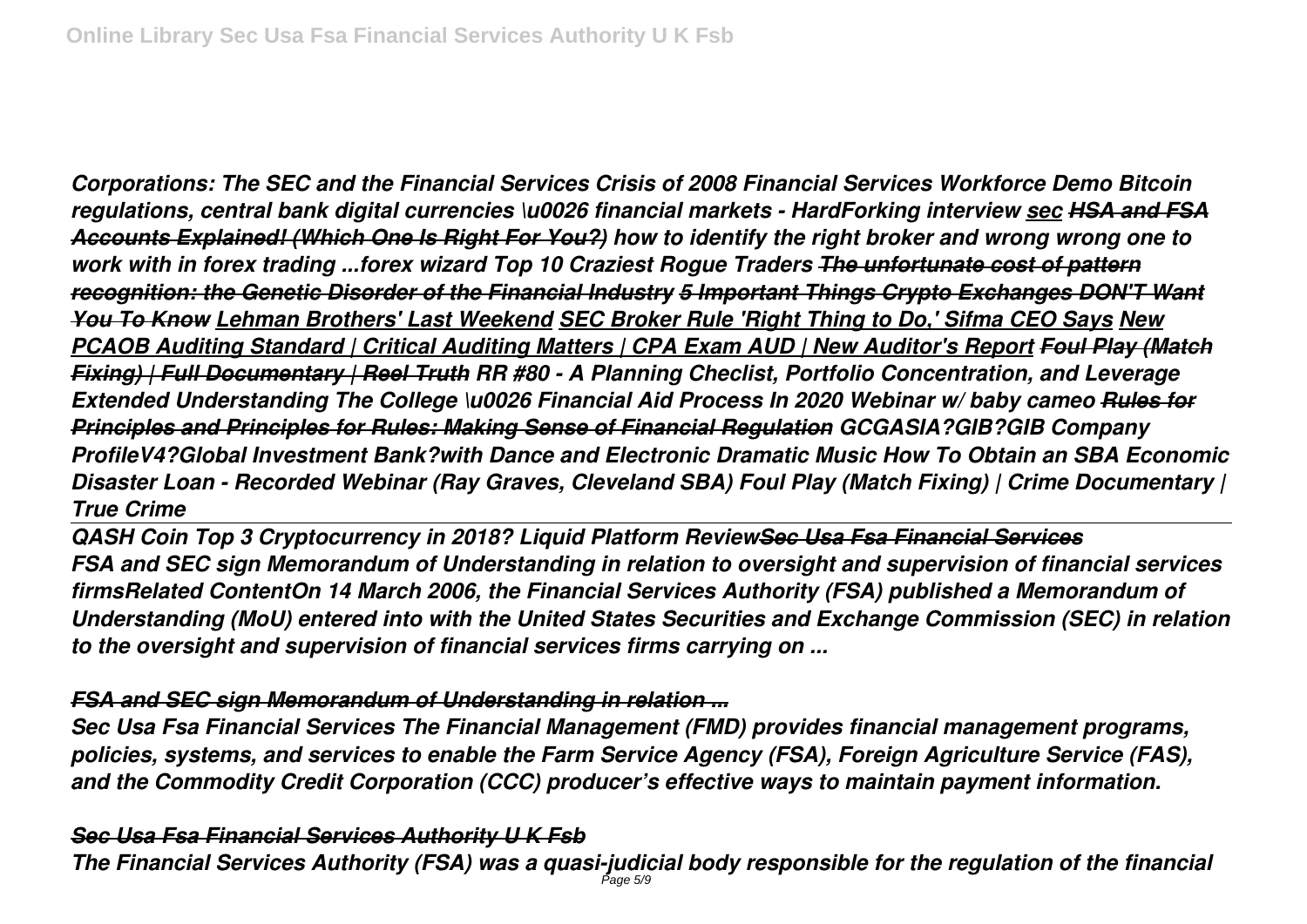*services industry in the United Kingdom between 2001 and 2013. It was founded as the Securities and Investments Board (SIB) in 1985.Its board was appointed by the Treasury, although it operated independently of government.It was structured as a company limited by guarantee and was ...*

### *Financial Services Authority - Wikipedia*

*What Does The Financial Services Agency Do? As a financial regulator, the FSA has authority over Japan's banks, insurance companies, trust companies and other obligated financial institutions . It protects and maintains the stability of Japan's financial system by overseeing the inspection and supervision of those institutions to ensure their compliance with Japanese and international law.*

### *What Is Japanese Financial Services Agency (FSA)?*

*I heard that the securities tax system has been improved significantly. What are the improvements? Q3 Did the strengthening of short selling restrictions in February 2002 and the market measures in March 2003 aim at raising stock prices? Q4 What is the system to protect investors if a securities company fails?*

### *Securities Companies : Financial Services Agency*

*The Japanese Financial Services Agency (FSA) warned the leading cryptocurrency exchange Binance of the need to obtain a license to continue working in the country. This is reported by Nikkei : According to the regulator, the Binance' operation in Japan without the respective FSA's licence violates the local law on payment services and thus endangers the interests of investors.*

### *Japanese Financial Services Agency (FSA) and Hong Kong ...*

*The Financial Services Authority (FSA) was the agency that regulated financial services in the United Kingdom between 2001 and 2013. Following the financial crisis of 2008, government officials...*

### *Financial Services Authority (FSA)*

*Finanssivalvonta, or the Financial Supervisory Authority (FIN-FSA), is the authority for supervision of Finland's financial and insurance sectors. The entities supervised by the authority include banks, insurance and pension companies as well as other companies operating in the insurance sector, investment firms, fund management*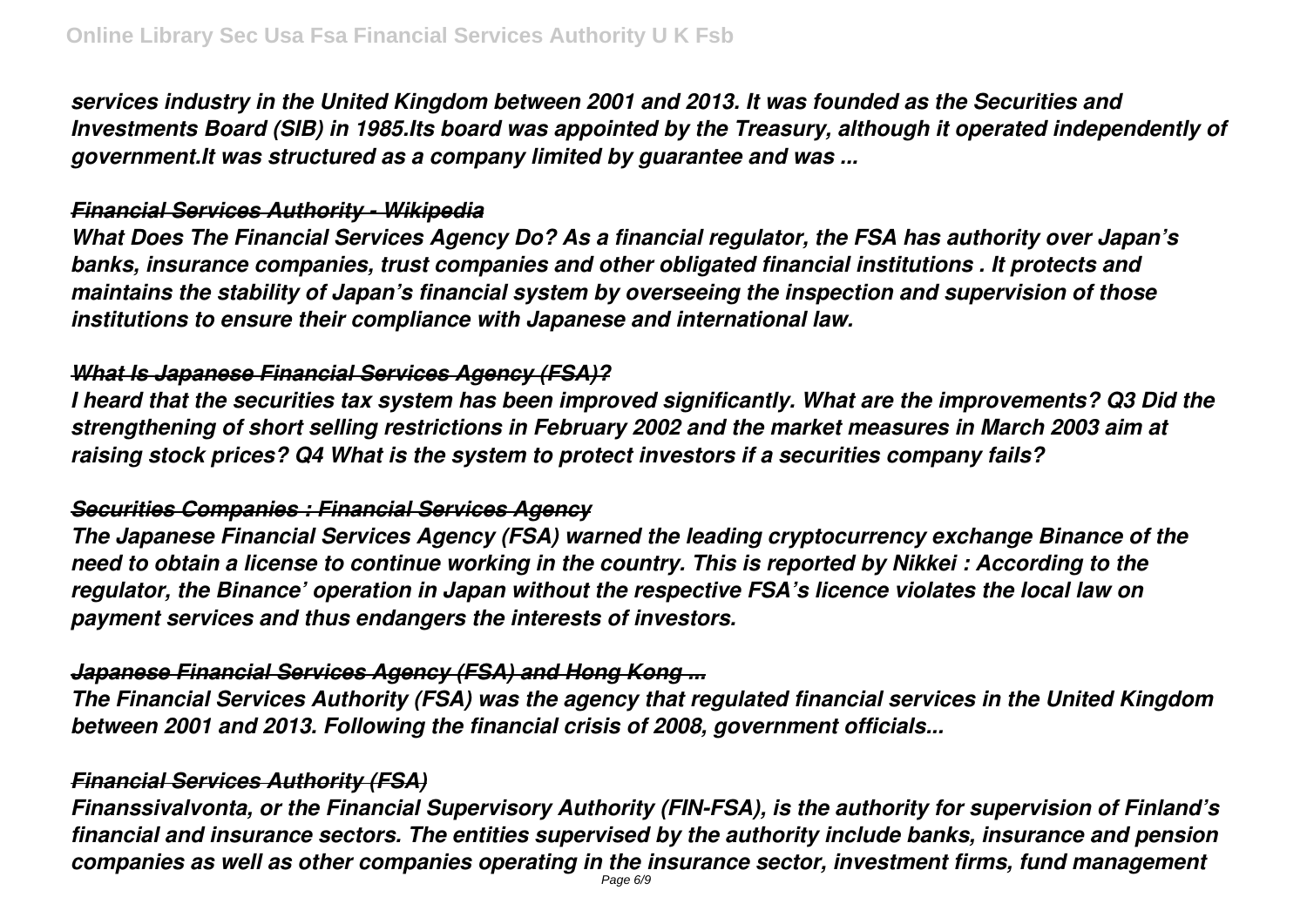### *companies and the Helsinki Stock Exchange.*

### *FIN-FSA - www.finanssivalvonta.fi*

*The regulatory jurisdiction for the Register comes under the Financial Services and Markets Act 2000 (FSMA), Payment Services Regulations 2009, Electronic Money Regulations 2011 and Money Laundering, Terrorist Financing and Transfer of Funds (Information on the Payer) Regulations 2017.*

### *Financial Services Register | FCA*

*The Financial Conduct Authority is the conduct regulator for 58,000 financial services firms and financial markets in the UK and the prudential regulator for over 24,000 of those firms.*

### *Financial Conduct Authority | FCA*

*The Financial Services Authority (FSA) was given four statutory objectives in 2000 when it was created by the Financial Services and Markets Act: to maintain public confidence in the financial markets; to promote public awareness of those markets; to protect the consumers of financial services; to reduce financial crime.*

### *The FSA and securities regulation: An introduction*

*Financial Services Agency, or FSA, is a Japanese government entity responsible for overseeing banking, insurance, and securities and exchange. The role of the Financial Services Agency is to ensure...*

### *Financial Services Agency (FSA) - Investopedia*

*This amended order introduced a scheme for foreign financial services providers, including asset management companies to be exempted from registration requirements by obtaining confirmation by the FSA, which enables them to conduct their business operations in Japan for a certain period of time when they have difficulty in continuing their financial instruments business in their home jurisdiction due to disaster or other reasons.*

### *Emergency Registration Exemption for Foreign Financial ...*

*Disclaimer In terms of the Company Service Providers Act, 2013, persons who are in possession of a warrant or equivalent to carry out the profession of advocate, notary public, legal procurator or certified public accountant* Page 7/9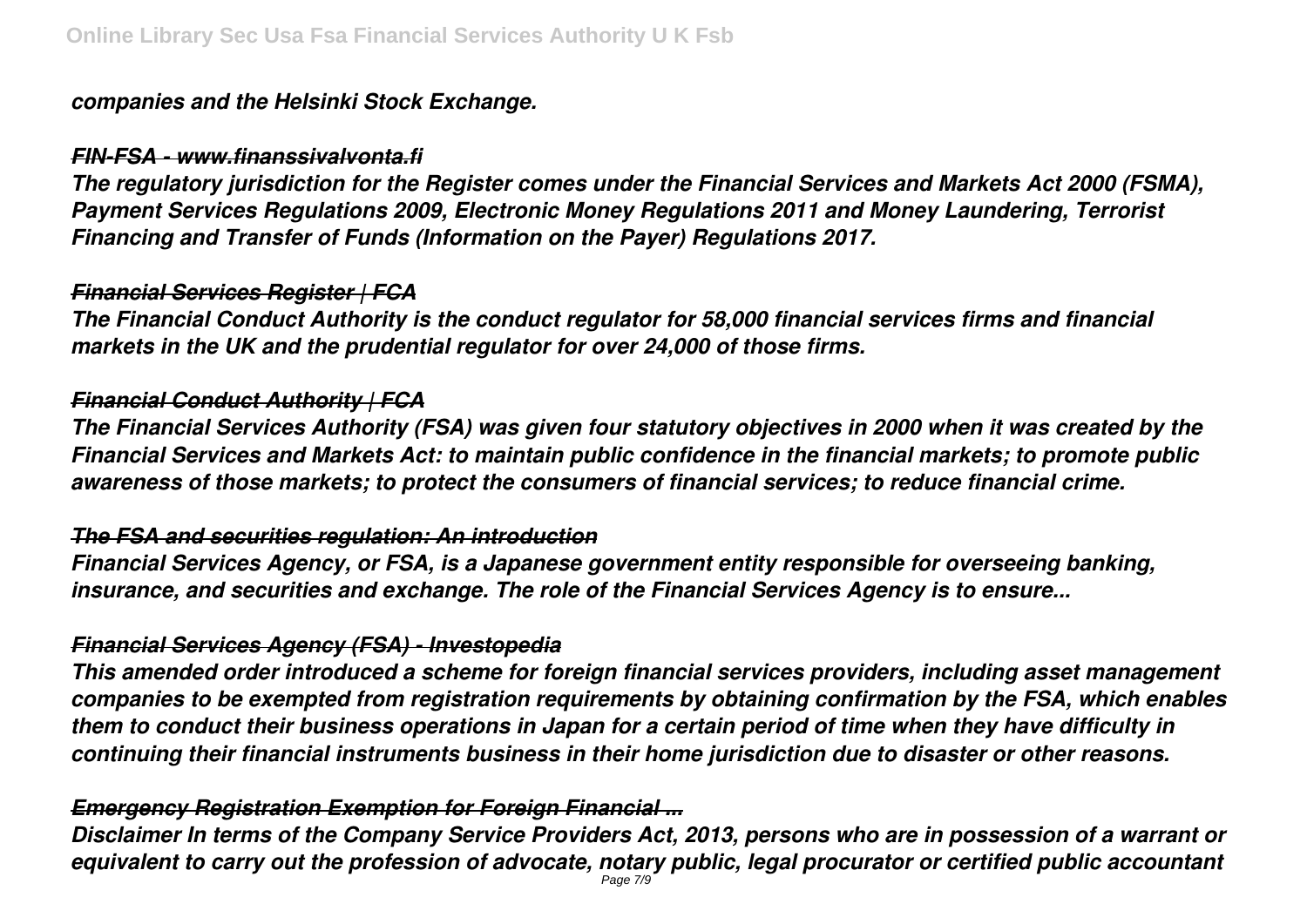*are not required to apply for registration to the MFSA in order to provide company services in or from Malta.*

#### *Financial Services Register - MFSA*

*The Financial Services Authority (the "FSA") is a member of the Committee of European Securities Regulators ("CESR"). The Financial Reporting Council (the "FRC") is the UK's independent regulator for corporate reporting and governance. CESR and the US Securities and Exchange Commission ("SEC") concluded on the 2nd August 2006 a Work Plan (the "Work Plan") (CESR ref.*

### *Protocol between the Financial Services Authority, UK, the ...*

*The DFSA's regulatory mandate includes asset management, banking and credit services, securities, collective investment funds, custody and trust services, commodities futures trading, Islamic finance, insurance, an international equities exchange, and an international commodities derivatives exchange.*

### *DFSA | THE INDEPENDENT REGULATOR OF FINANCIAL SERVICES*

*The FIN-FSA's activities are aimed at ensuring the stable operation of credit, insurance and pension institutions and other supervised entities whose stability is essential to the stability of the financial markets. Another objective is to safeguard the interests of the insured and maintain confidence in the financial markets.*

### *Start page - www.finanssivalvonta.fi*

*The Financial Services Authority (FSA) of the Seychelles and the Chartered Institute for Securities & Investment (CISI) have entered into a Memorandum of Understanding (MoU) committing to work together to enhance and promote professionalism and professional standards in the capital market sector of The Republic of Seychelles. The CISI's International Introduction to Securities & Investment qualification will become a core requirement for securities market practitioners as the FSA set an ...*

### *Seychelles FSA and CISI announce new commitment to raise ...*

*The Seychelles Financial Services Authority is the regulator for non-bank financial services in the Seychelles. Established under the Financial Services Authority Act, 2013, the Authority is responsible for the licensing, supervision and development of the non-bank financial services industry of the Seychelles.*